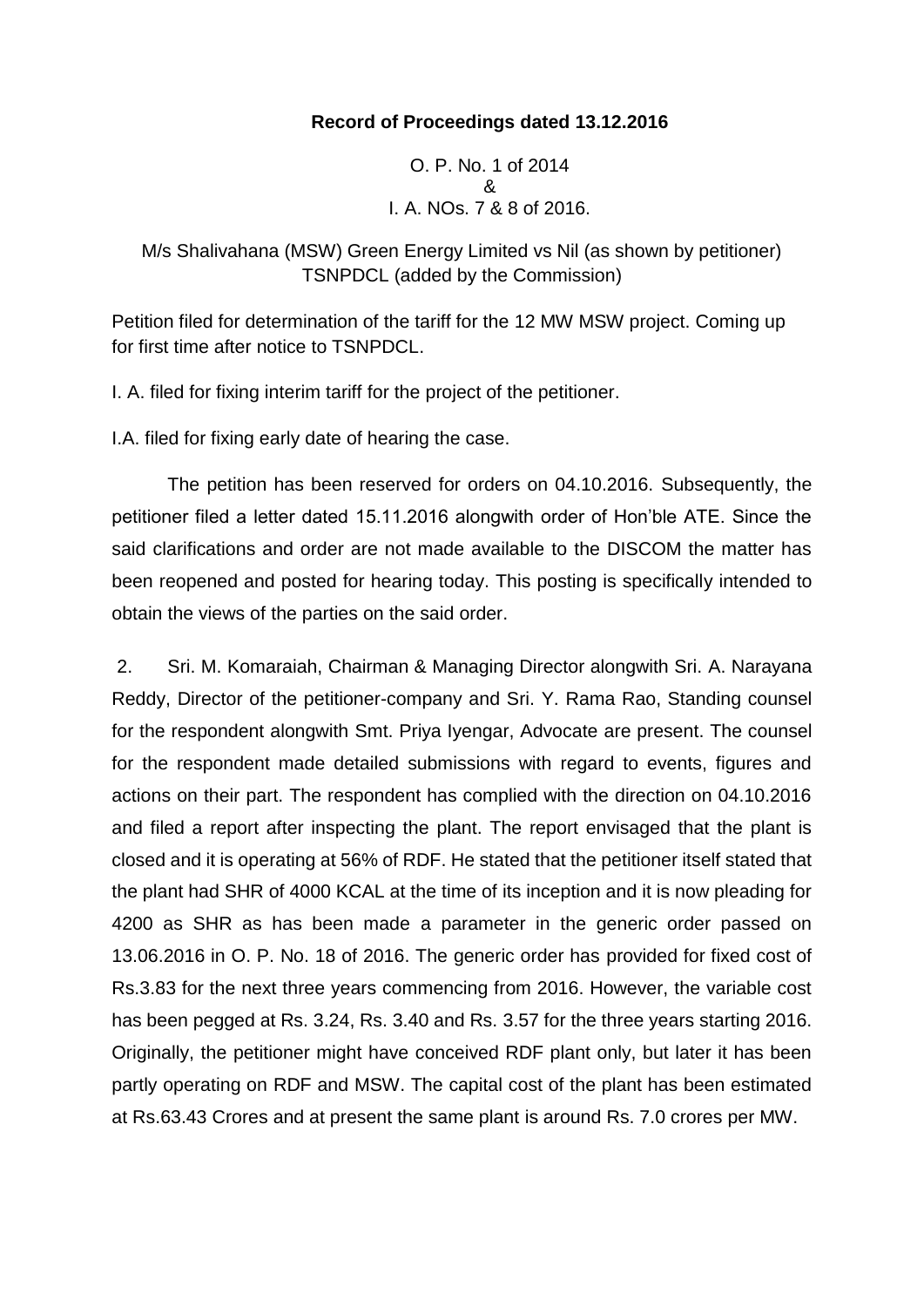3. Since the plant is shut, there is no supply of RDF as originally three municipal corporations were attached to the plant and agreements were entered, however, the same are not subsisting as of this date. The SHR as decided by the Hon'ble ATE is not binding on the Commission in respect of this case, as the said case involved a biomass plant. Likewise, any decision of the Central Commission is also not binding on the Commission as both the Commissions have different jurisdiction and there is no binding requirement under the Act, 2003. The SHR has been quoted by the petitioner in the generic order at 4000 KCAL. Now it cannot turn round and claim at higher figure. The COD of the plant is 14.10.2010. The petitioner has not entered into any agreement and has been making short term sale to the DISCOMs.

4. The representatives of the petitioner, on the other hand, stated that initially when the plant was established, there was no data available, therefore, rough estimates were relied upon. The CERC on its part had accepted a figure of 3900 KCAL and subsequently, it has enhanced the same in the renewable purchase order to 4000 KCAL and in its latest order, it has fixed it at 4200 KCAL. Earlier, the SHR was relied upon the biomass figures, subsequently the Ministry has constituted a committee in respect of MSW projects and based on the report in the year 2013, the SHR was arrived at 4126 KCAL. A specific question, about the order being relied upon by the petitioner, as to its applicability to this case, they fairly conceded that the order of the Hon'ble ATE relates to biomass plant and that the same is not applicable to the present case. The plant is in operation for the past five years, but however, full plant has not been in operation for some time due to various reasons.

5. The Commission asked several clarifications to the petitioner. It is stated that the interest on the loan availed from ILFS at 11.5%. Subsequently, it has gone upto 13.5% as 1% has been added from the financier as commission and later as default occurred on the repayment, the rate has been increased to 13.5%. It has sought rescheduling of the loan from the present 12 year period to 18 year period. Such proposal is already made to ILFS and is under active consideration. The financier is awaiting consent to the PPA and a tariff determination by the Commission. Based on the orders of the Commission, the same will be considered. In the generic order RDF should be 100%, but as the petitioner is an older plant, 75% may be considered. They are willing to demonstrate the fuel percentage at 75% to the DISCOM. The figures